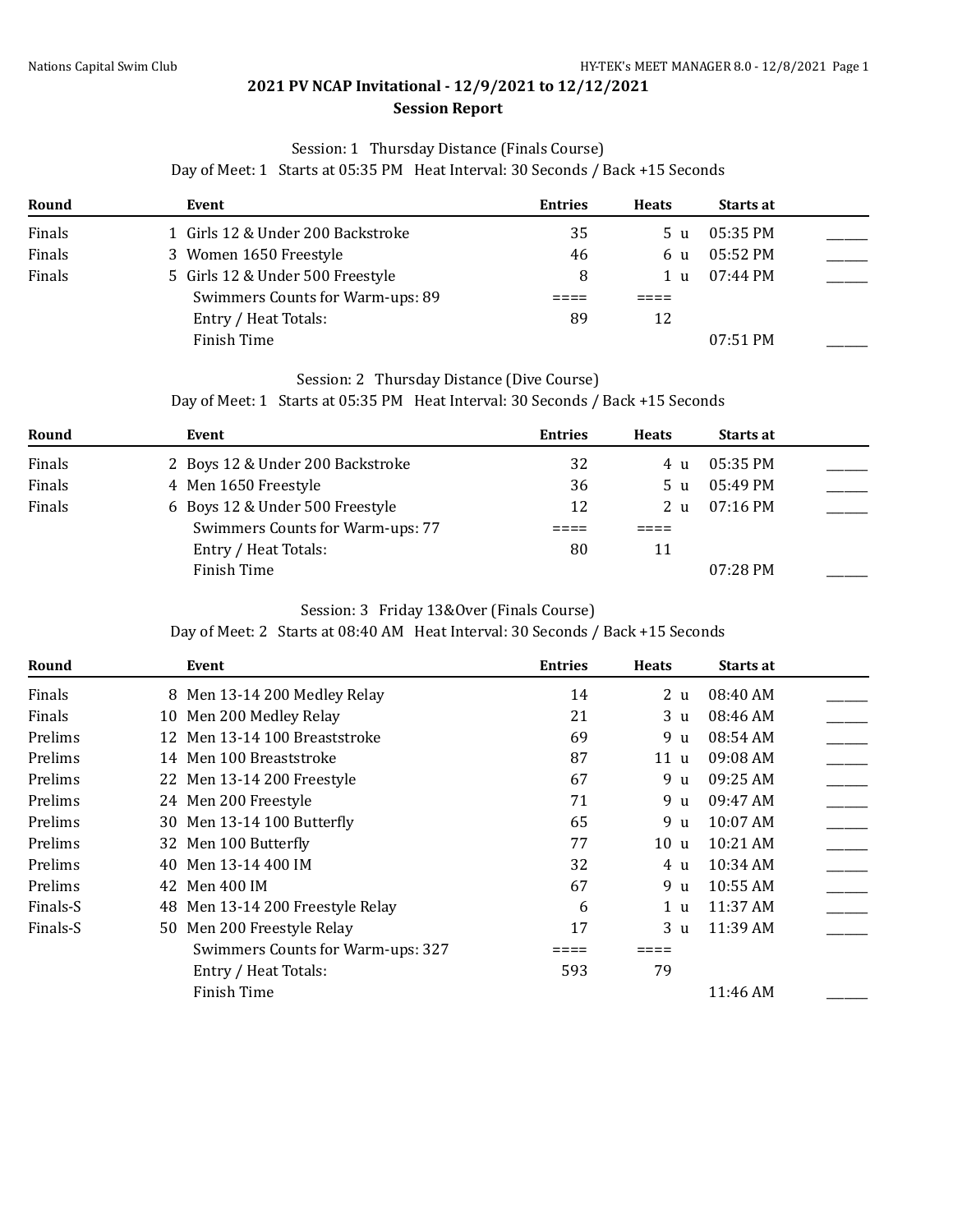#### **Session Report**

#### Session: 4 Friday 13&Over (Dive Course)

Day of Meet: 2 Starts at 08:40 AM Heat Interval: 30 Seconds / Back +15 Seconds

| Round    | Event                                 | <b>Entries</b> | <b>Heats</b>   | <b>Starts at</b> |  |
|----------|---------------------------------------|----------------|----------------|------------------|--|
| Finals   | 7 Women 13-14 200 Medley Relay        | 15             | 2 <sub>u</sub> | 08:40 AM         |  |
| Finals   | 9 Women 200 Medley Relay              | 22             | 3 <sub>u</sub> | 08:46 AM         |  |
| Prelims  | 11 Women 13-14 100 Breaststroke       | 56             | 7 u            | 08:55 AM         |  |
| Prelims  | Women 100 Breaststroke<br>13          | 88             | 11 u           | 09:07 AM         |  |
| Prelims  | 21 Women 13-14 200 Freestyle          | 39             | 5 <sub>u</sub> | 09:25 AM         |  |
| Prelims  | 23 Women 200 Freestyle                | 79             | 10 u           | 09:37 AM         |  |
| Prelims  | 29 Women 13-14 100 Butterfly          | 44             | 6 u            | $10:01$ AM       |  |
| Prelims  | 31 Women 100 Butterfly                | 96             | 12u            | 10:11 AM         |  |
| Prelims  | Women 13-14 400 IM<br>39              | 20             | 3 <sub>u</sub> | $10:29$ AM       |  |
| Prelims  | Women 400 IM<br>41                    | 69             | 9 u            | 10:45 AM         |  |
| Finals-S | Women 13-14 200 Freestyle Relay<br>47 | 6              | 1 <sub>u</sub> | 11:30 AM         |  |
| Finals-S | Women 200 Freestyle Relay<br>49       | 16             | 2 u            | 11:33 AM         |  |
|          | Swimmers Counts for Warm-ups: 310     |                |                |                  |  |
|          | Entry / Heat Totals:                  | 550            | 71             |                  |  |
|          | Finish Time                           |                |                | 11:37 AM         |  |

#### Session: 5 Friday 12&Under (Finals Course)

Day of Meet: 2 Starts at 01:35 PM Heat Interval: 30 Seconds / Back +15 Seconds

| Round   | Event                                   | <b>Entries</b> | <b>Heats</b>   | Starts at          |  |
|---------|-----------------------------------------|----------------|----------------|--------------------|--|
| Finals  | 16 Boys 11-12 400 IM                    | 11             | 2 u            | 01:35 PM           |  |
| Prelims | 18 Boys 11-12 50 Breaststroke           | 43             | 6 u            | $01:47$ PM         |  |
| Finals  | Girls 10 & Under 50 Breaststroke<br>19. | 25             | 4 u            | 01:54 PM           |  |
| Prelims | 26 Boys 11-12 100 Freestyle             | 55             | 7 u            | 01:59 PM           |  |
| Finals  | 27 Girls 10 & Under 100 Freestyle       | 44             | 6 u            | $02:10 \text{ PM}$ |  |
| Prelims | 34 Boys 11-12 50 Butterfly              | 63             | 8 u            | 02:20 PM           |  |
| Finals  | 35 Girls 10 & Under 50 Butterfly        | 44             | 6 u            | $02:29$ PM         |  |
| Finals  | 38 Boys 12 & Under 200 Breaststroke     | 27             | 4 u            | 02:35 PM           |  |
| Prelims | 44 Boys 11-12 100 Backstroke            | 59             | 8 u            | 02:49 PM           |  |
| Finals  | 45 Girls 10 & Under 100 Backstroke      | 36             | 5 <sub>u</sub> | 03:05 PM           |  |
| Finals  | 52 Boys 11-12 200 Freestyle Relay       | 13             | 2 <sub>u</sub> | $03:15$ PM         |  |
|         | Swimmers Counts for Warm-ups: 181       |                |                |                    |  |
|         | Entry / Heat Totals:                    | 420            | 58             |                    |  |
|         | Finish Time                             |                |                | $03:20$ PM         |  |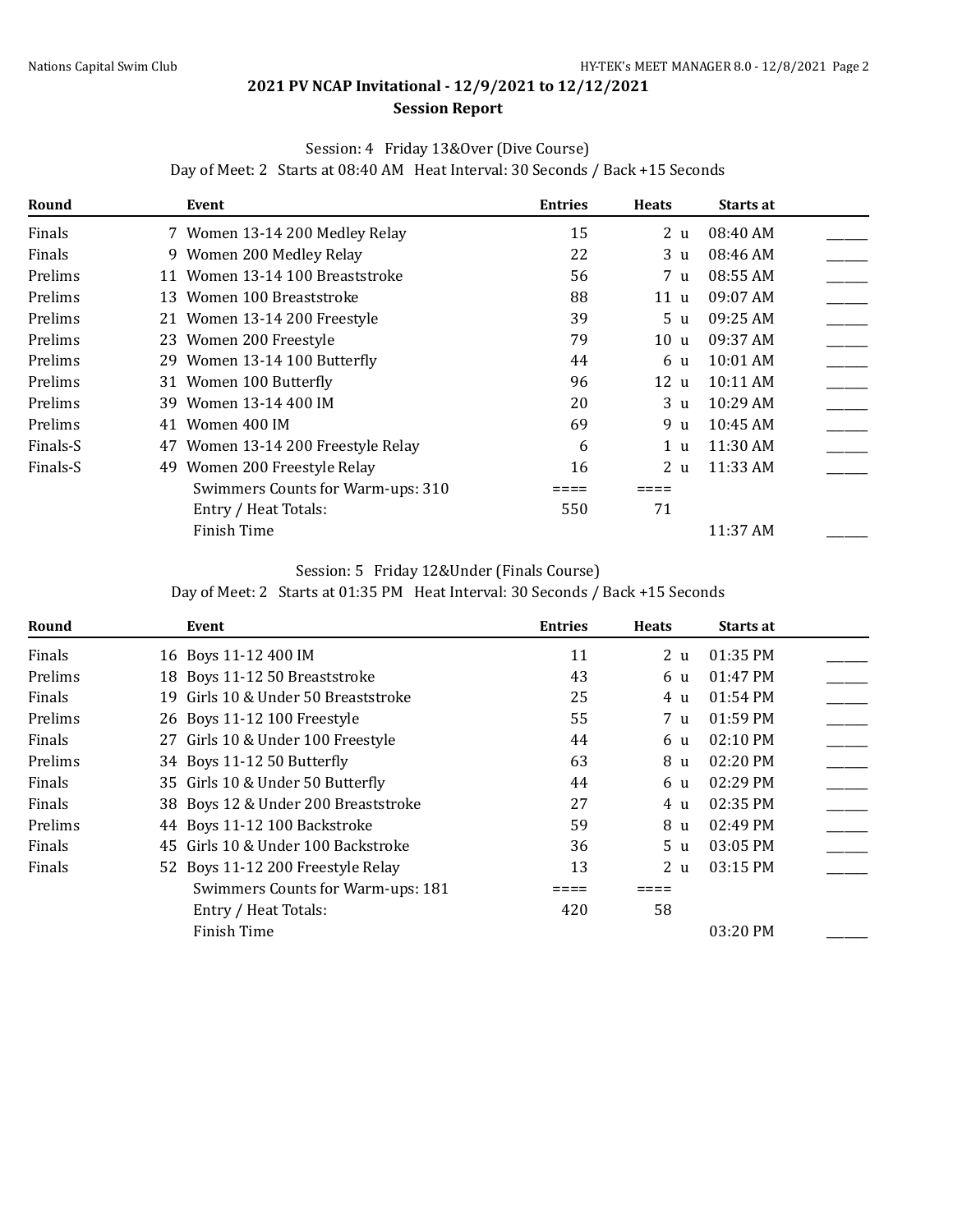#### **Session Report**

### Session: 6 Friday 12&Under (Dive Course)

Day of Meet: 2 Starts at 01:35 PM Heat Interval: 30 Seconds / Back +15 Seconds

| Round   | Event                                | <b>Entries</b> | <b>Heats</b>   | Starts at          |  |
|---------|--------------------------------------|----------------|----------------|--------------------|--|
| Finals  | 15 Girls 11-12 400 IM                | 8              | 1 u            | 01:35 PM           |  |
| Prelims | 17 Girls 11-12 50 Breaststroke       | 41             | 6 u            | 01:41 PM           |  |
| Finals  | 20 Boys 10 & Under 50 Breaststroke   | 25             | 4 u            | 01:48 PM           |  |
| Prelims | 25 Girls 11-12 100 Freestyle         | 59             | 8 u            | 01:53 PM           |  |
| Finals  | 28 Boys 10 & Under 100 Freestyle     | 39             | 5 <sub>u</sub> | 02:05 PM           |  |
| Prelims | 33 Girls 11-12 50 Butterfly          | 56             | 7 u            | $02:14 \text{ PM}$ |  |
| Finals  | 36 Boys 10 & Under 50 Butterfly      | 34             | 5 <sub>u</sub> | 02:21 PM           |  |
| Finals  | 37 Girls 12 & Under 200 Breaststroke | 41             | 6 u            | $02:27$ PM         |  |
| Prelims | 43 Girls 11-12 100 Backstroke        | 59             | 8 u            | $02:48$ PM         |  |
| Finals  | 46 Boys 10 & Under 100 Backstroke    | 39             | 5 u            | $03:03$ PM         |  |
| Finals  | 51 Girls 11-12 200 Freestyle Relay   | 14             | 2 u            | 03:14 PM           |  |
|         | Swimmers Counts for Warm-ups: 186    |                |                |                    |  |
|         | Entry / Heat Totals:                 | 415            | 57             |                    |  |
|         | Finish Time                          |                |                | $03:19$ PM         |  |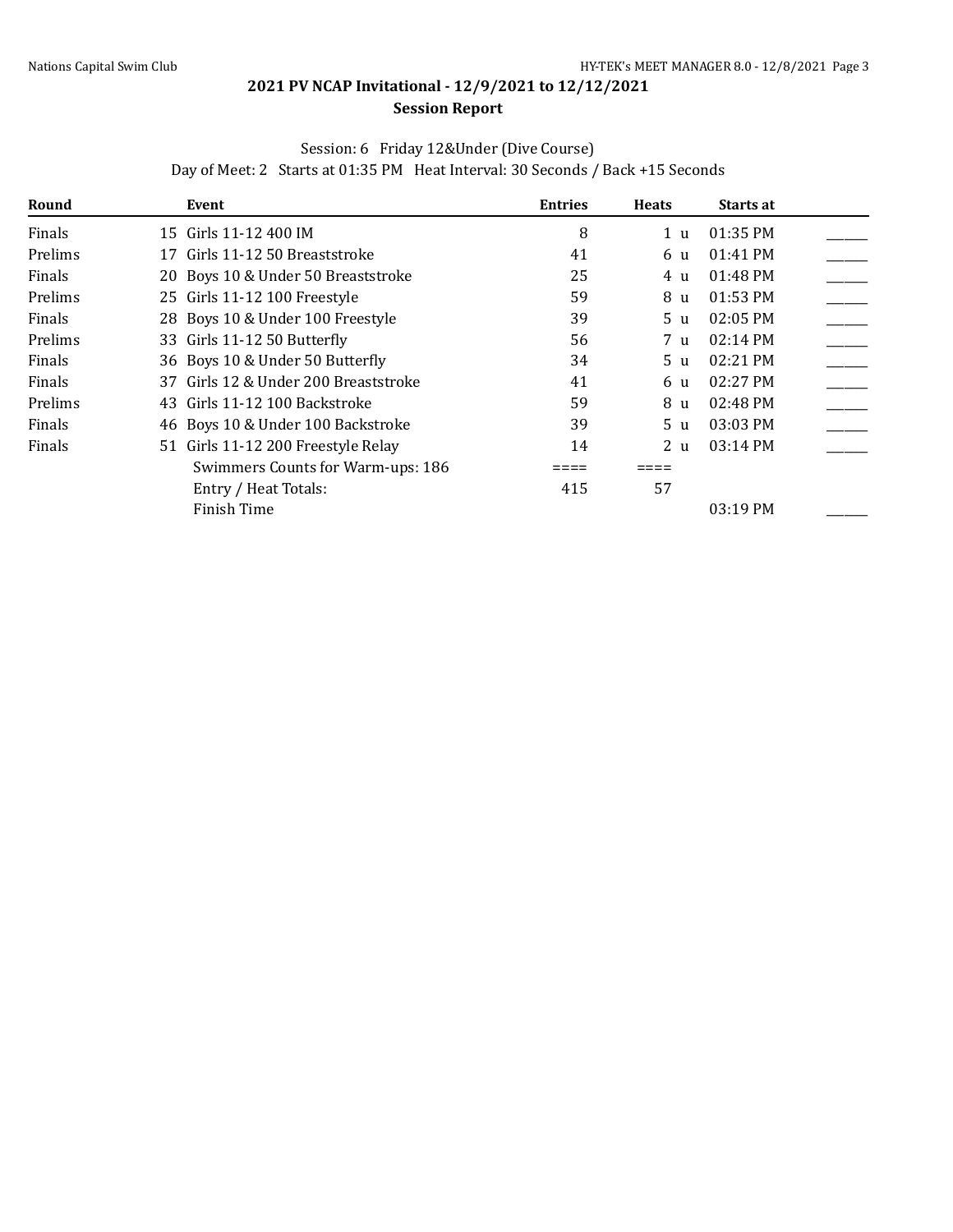#### **Session Report**

#### Session: 7 Friday Finals

Day of Meet: 2 Starts at 05:45 PM Heat Interval: 60 Seconds / Back +15 Seconds

| Round    |    | Event                              | <b>Entries</b> | <b>Heats</b>   | <b>Starts at</b> |  |
|----------|----|------------------------------------|----------------|----------------|------------------|--|
| Finals   |    | 11 Women 13-14 100 Breaststroke    | 16             | 2 <sub>u</sub> | 05:45 PM         |  |
| Finals   |    | 12 Men 13-14 100 Breaststroke      | 16             | 2 <sub>u</sub> | 05:50 PM         |  |
| Finals   |    | 13 Women 100 Breaststroke          | 24             | 3 <sub>u</sub> | 05:54 PM         |  |
| Finals   |    | 14 Men 100 Breaststroke            | 24             | 3 <sub>u</sub> | 06:00 PM         |  |
| Finals   |    | 17 Girls 11-12 50 Breaststroke     | 16             | 2 <sub>u</sub> | 06:06 PM         |  |
| Finals   | 18 | Boys 11-12 50 Breaststroke         | 16             | 2 <sub>u</sub> | 06:09 PM         |  |
| Finals   |    | 21 Women 13-14 200 Freestyle       | 16             | 2 <sub>u</sub> | 06:12 PM         |  |
| Finals   |    | 22 Men 13-14 200 Freestyle         | 16             | 2 <sub>u</sub> | 06:18 PM         |  |
| Finals   |    | 23 Women 200 Freestyle             | 24             | 3 <sub>u</sub> | 06:24 PM         |  |
| Finals   |    | 24 Men 200 Freestyle               | 24             | 3 <sub>u</sub> | 06:32 PM         |  |
| Finals   |    | 25 Girls 11-12 100 Freestyle       | 16             | 2 <sub>u</sub> | 06:41 PM         |  |
| Finals   |    | 26 Boys 11-12 100 Freestyle        | 16             | 2 <sub>u</sub> | 06:44 PM         |  |
| Finals   |    | 29 Women 13-14 100 Butterfly       | 16             | 2 <sub>u</sub> | 06:48 PM         |  |
| Finals   |    | 30 Men 13-14 100 Butterfly         | 16             | 2 <sub>u</sub> | 06:52 PM         |  |
| Finals   |    | 31 Women 100 Butterfly             | 24             | 3 <sub>u</sub> | 06:56 PM         |  |
| Finals   |    | 32 Men 100 Butterfly               | 24             | 3 <sub>u</sub> | 07:02 PM         |  |
| Finals   |    | 33 Girls 11-12 50 Butterfly        | 16             | 2 <sub>u</sub> | 07:08 PM         |  |
| Finals   |    | 34 Boys 11-12 50 Butterfly         | 16             | 2 <sub>u</sub> | 07:11 PM         |  |
| Finals   |    | 39 Women 13-14 400 IM              | 8              | 1 <sub>u</sub> | 07:13 PM         |  |
| Finals   | 40 | Men 13-14 400 IM                   | 8              | 1 <sub>u</sub> | 07:19 PM         |  |
| Finals   |    | 41 Women 400 IM                    | 16             | 2 <sub>u</sub> | 07:24 PM         |  |
| Finals   |    | 42 Men 400 IM                      | 16             | 2 <sub>u</sub> | 07:35 PM         |  |
| Finals   |    | 43 Girls 11-12 100 Backstroke      | 16             | 2 <sub>u</sub> | 07:45 PM         |  |
| Finals   |    | 44 Boys 11-12 100 Backstroke       | 16             | 2 <sub>u</sub> | 07:50 PM         |  |
| Finals-1 |    | 47 Women 13-14 200 Freestyle Relay | 8              | 1 <sub>u</sub> | 07:55 PM         |  |
| Finals-1 |    | 48 Men 13-14 200 Freestyle Relay   | 8              | 1 <sub>u</sub> | 07:57 PM         |  |
| Finals-1 |    | 49 Women 200 Freestyle Relay       | 8              | 1 <sub>u</sub> | 08:00 PM         |  |
| Finals-1 |    | 50 Men 200 Freestyle Relay         | 8              | 1 <sub>u</sub> | 08:03 PM         |  |
|          |    | Swimmers Counts for Warm-ups: 362  | ====           | $====$         |                  |  |
|          |    | Entry / Heat Totals:               | 448            | 56             |                  |  |
|          |    | Finish Time                        |                |                | 08:05 PM         |  |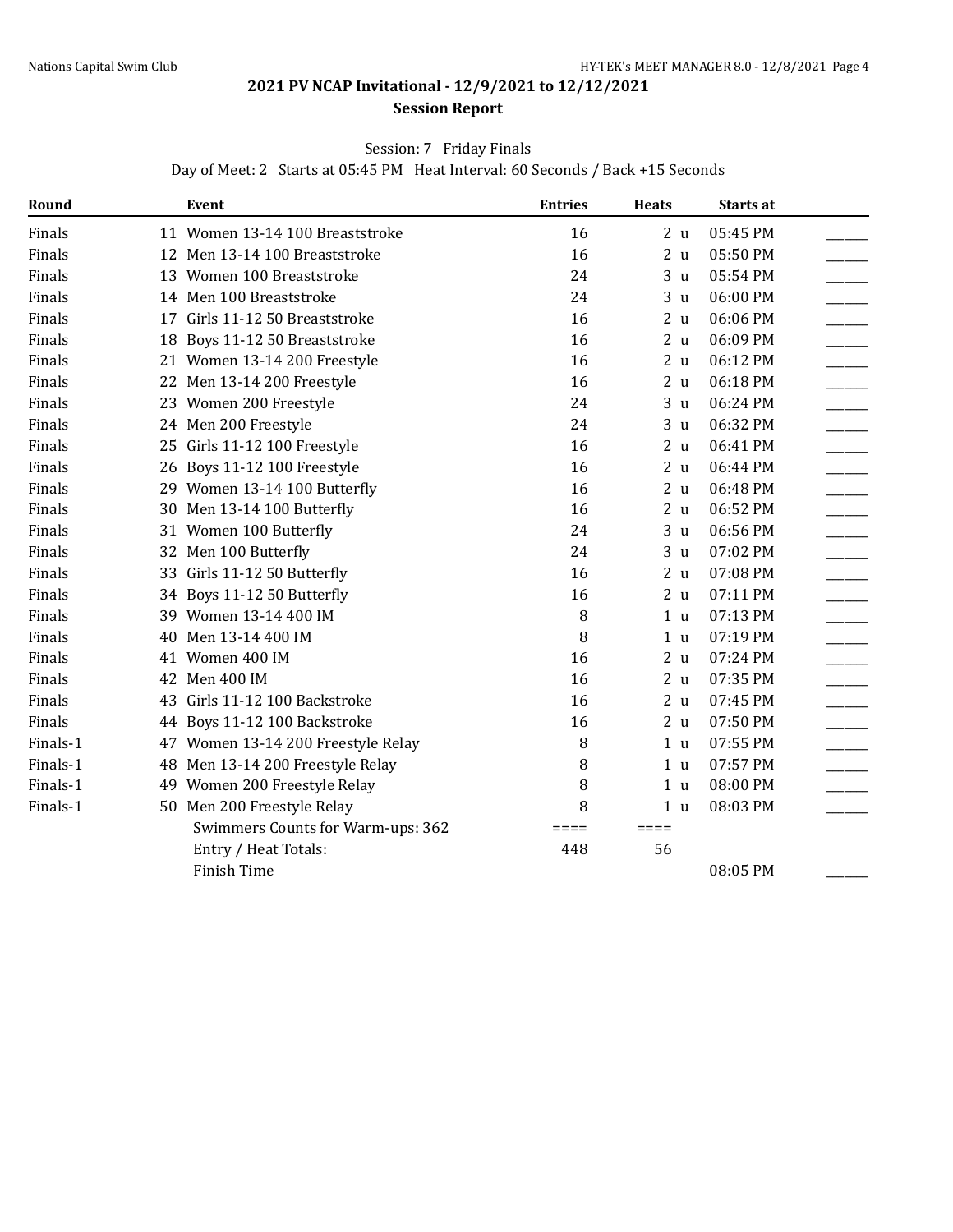#### Session: 8 Saturday 13&Over (Finals Course)

Day of Meet: 3 Starts at 08:40 AM Heat Interval: 30 Seconds / Back +15 Seconds

| Round    | Event                             | <b>Entries</b> | <b>Heats</b>   | Starts at |  |
|----------|-----------------------------------|----------------|----------------|-----------|--|
| Prelims  | 53 Women 13-14 200 Butterfly      | 32             | 4 u            | 08:40 AM  |  |
| Prelims  | 55 Women 200 Butterfly            | 65             | 9 u            | 08:52 AM  |  |
| Prelims  | 65 Women 13-14 50 Freestyle       | 88             | 11 u           | 09:16 AM  |  |
| Prelims  | 67 Women 50 Freestyle             | 121            | 16 u           | 09:26 AM  |  |
| Prelims  | 75 Women 13-14 200 Breaststroke   | 38             | 5 u            | 09:41 AM  |  |
| Prelims  | 77 Women 200 Breaststroke         | 83             | 11 u           | 09:57 AM  |  |
| Prelims  | 83 Women 13-14 100 Backstroke     | 45             | 6 u            | 10:30 AM  |  |
| Prelims  | Women 100 Backstroke<br>85.       | 96             | 12 u           | 10:41 AM  |  |
| Prelims  | 87 Women 13-14 500 Freestyle      | 20             | 3 u            | 11:01 AM  |  |
| Prelims  | Women 500 Freestyle<br>89.        | 70             | 9 u            | 11:19 AM  |  |
| Finals-S | 91 Women 13-14 400 Medley Relay   | 7              | 1 u            | 12:09 PM  |  |
| Finals-S | 93 Women 400 Medley Relay         | 17             | 3 <sub>u</sub> | 12:14 PM  |  |
|          | Swimmers Counts for Warm-ups: 361 |                |                |           |  |
|          | Entry / Heat Totals:              | 682            | 90             |           |  |
|          | Finish Time                       |                |                | 12:29 PM  |  |

#### Session: 9 Saturday 13&Over (Dive Course)

Day of Meet: 3 Starts at 08:40 AM Heat Interval: 30 Seconds / Back +15 Seconds

| Round    | Event                             | <b>Entries</b> | <b>Heats</b>    | Starts at  |  |
|----------|-----------------------------------|----------------|-----------------|------------|--|
| Prelims  | 54 Men 13-14 200 Butterfly        | 46             | 6 u             | 08:40 AM   |  |
| Prelims  | 56 Men 200 Butterfly              | 78             | 10u             | 08:57 AM   |  |
| Prelims  | 66 Men 13-14 50 Freestyle         | 109            | 14 u            | 09:22 AM   |  |
| Prelims  | 68 Men 50 Freestyle               | 145            | 19 <sub>u</sub> | 09:35 AM   |  |
| Prelims  | 76 Men 13-14 200 Breaststroke     | 58             | 8 u             | 09:51 AM   |  |
| Prelims  | 78 Men 200 Breaststroke           | 73             | 10u             | $10:16$ AM |  |
| Prelims  | 84 Men 13-14 100 Backstroke       | 63             | 8 u             | 10:43 AM   |  |
| Prelims  | 86 Men 100 Backstroke             | 103            | 13 u            | 10:57 AM   |  |
| Prelims  | 88 Men 13-14 500 Freestyle        | 28             | 4 u             | 11:18AM    |  |
| Prelims  | Men 500 Freestyle<br>90           | 59             | 8 u             | 11:41 AM   |  |
| Finals-S | 92 Men 13-14 400 Medley Relay     | 8              | 1 <sub>u</sub>  | 12:23 PM   |  |
| Finals-S | 94 Men 400 Medley Relay           | 17             | 3 <sub>u</sub>  | 12:28 PM   |  |
|          | Swimmers Counts for Warm-ups: 406 |                |                 |            |  |
|          | Entry / Heat Totals:              | 787            | 104             |            |  |
|          | Finish Time                       |                |                 | 12:41 PM   |  |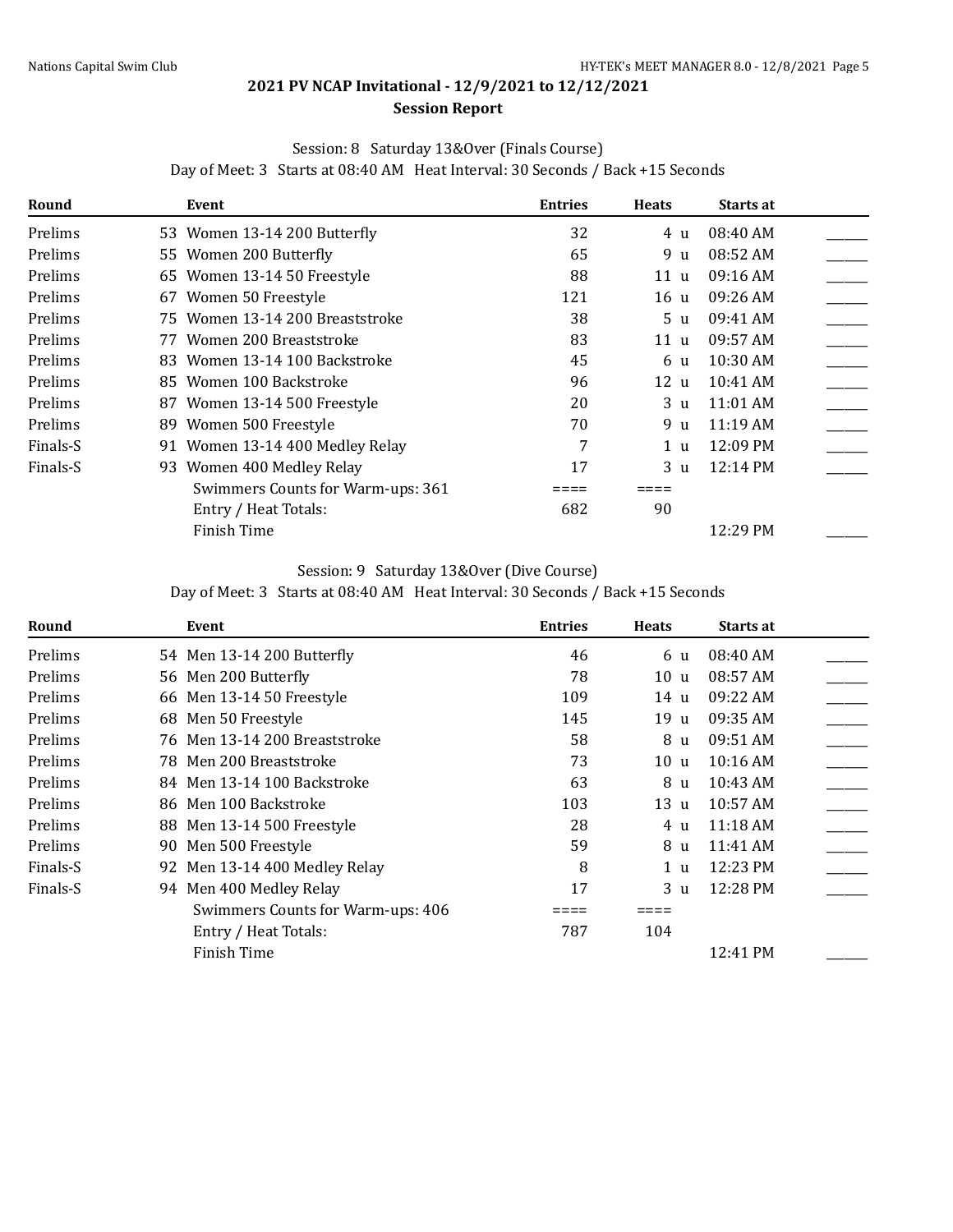#### Session: 10 Saturday 12&Under (Finals Course)

Day of Meet: 3 Starts at 02:00 PM Heat Interval: 30 Seconds / Back +15 Seconds

| Round   | Event                                  | <b>Entries</b> | <b>Heats</b>   | Starts at  |  |
|---------|----------------------------------------|----------------|----------------|------------|--|
| Finals  | 57 Girls 11-12 400 Freestyle Relay     | 14             | 2 <sub>u</sub> | 02:00 PM   |  |
| Finals  | 60 Boys 10 & Under 400 Freestyle Relay | 8              | 1 u            | $02:11$ PM |  |
| Prelims | 61 Girls 11-12 50 Freestyle            | 71             | 9 u            | 02:19 PM   |  |
| Finals  | 64 Boys 10 & Under 50 Freestyle        | 53             | 7 u            | $02:28$ PM |  |
| Prelims | 69 Girls 11-12 100 Breaststroke        | 49             | 7 u            | 02:35 PM   |  |
| Finals  | 72 Boys 10 & Under 100 Breaststroke    | 26             | 4 u            | 02:48 PM   |  |
| Finals  | 73 Girls 12 & Under 200 Butterfly      | 15             | 2 <sub>u</sub> | $02:57$ PM |  |
| Prelims | 79 Girls 11-12 50 Backstroke           | 62             | 8 u            | 03:03 PM   |  |
| Finals  | 82 Boys 10 & Under 50 Backstroke       | 44             | 6 u            | 03:14 PM   |  |
| Prelims | 95 Girls 11-12 200 IM                  | 47             | 6 u            | 03:22 PM   |  |
| Finals  | 98 Boys 10 & Under 200 IM              | 25             | 4 u            | 03:41 PM   |  |
|         | Swimmers Counts for Warm-ups: 187      |                |                |            |  |
|         | Entry / Heat Totals:                   | 414            | 56             |            |  |
|         | Finish Time                            |                |                | 03:56 PM   |  |

#### Session: 11 Saturday 12&Under (Dive Course)

Day of Meet: 3 Starts at 02:00 PM Heat Interval: 30 Seconds / Back +15 Seconds

| Round   | Event                                   | <b>Entries</b> | <b>Heats</b>   | <b>Starts at</b>   |  |
|---------|-----------------------------------------|----------------|----------------|--------------------|--|
| Finals  | 58 Boys 11-12 400 Freestyle Relay       | 12             | 2 <sub>u</sub> | 02:00 PM           |  |
| Finals  | 59 Girls 10 & Under 400 Freestyle Relay | 7              | 1 u            | 02:10 PM           |  |
| Prelims | 62 Boys 11-12 50 Freestyle              | 61             | 8 u            | $02:16$ PM         |  |
| Finals  | 63 Girls 10 & Under 50 Freestyle        | 48             | 6 u            | 02:24 PM           |  |
| Prelims | 70 Boys 11-12 100 Breaststroke          | 47             | 6 u            | 02:30 PM           |  |
| Finals  | 71 Girls 10 & Under 100 Breaststroke    | 28             | 4 u            | $02:41 \text{ PM}$ |  |
| Finals  | 74 Boys 12 & Under 200 Butterfly        | 10             | 2 u            | $02:49$ PM         |  |
| Prelims | 80 Boys 11-12 50 Backstroke             | 54             | 7 u            | $02:56$ PM         |  |
| Finals  | 81 Girls 10 & Under 50 Backstroke       | 42             | 6 u            | 03:05 PM           |  |
| Prelims | 96 Boys 11-12 200 IM                    | 47             | 6 u            | 03:13 PM           |  |
| Finals  | Girls 10 & Under 200 IM<br>97           | 25             | 4 u            | 03:31 PM           |  |
|         | Swimmers Counts for Warm-ups: 165       |                |                |                    |  |
|         | Entry / Heat Totals:                    | 381            | 52             |                    |  |
|         | Finish Time                             |                |                | 03:45 PM           |  |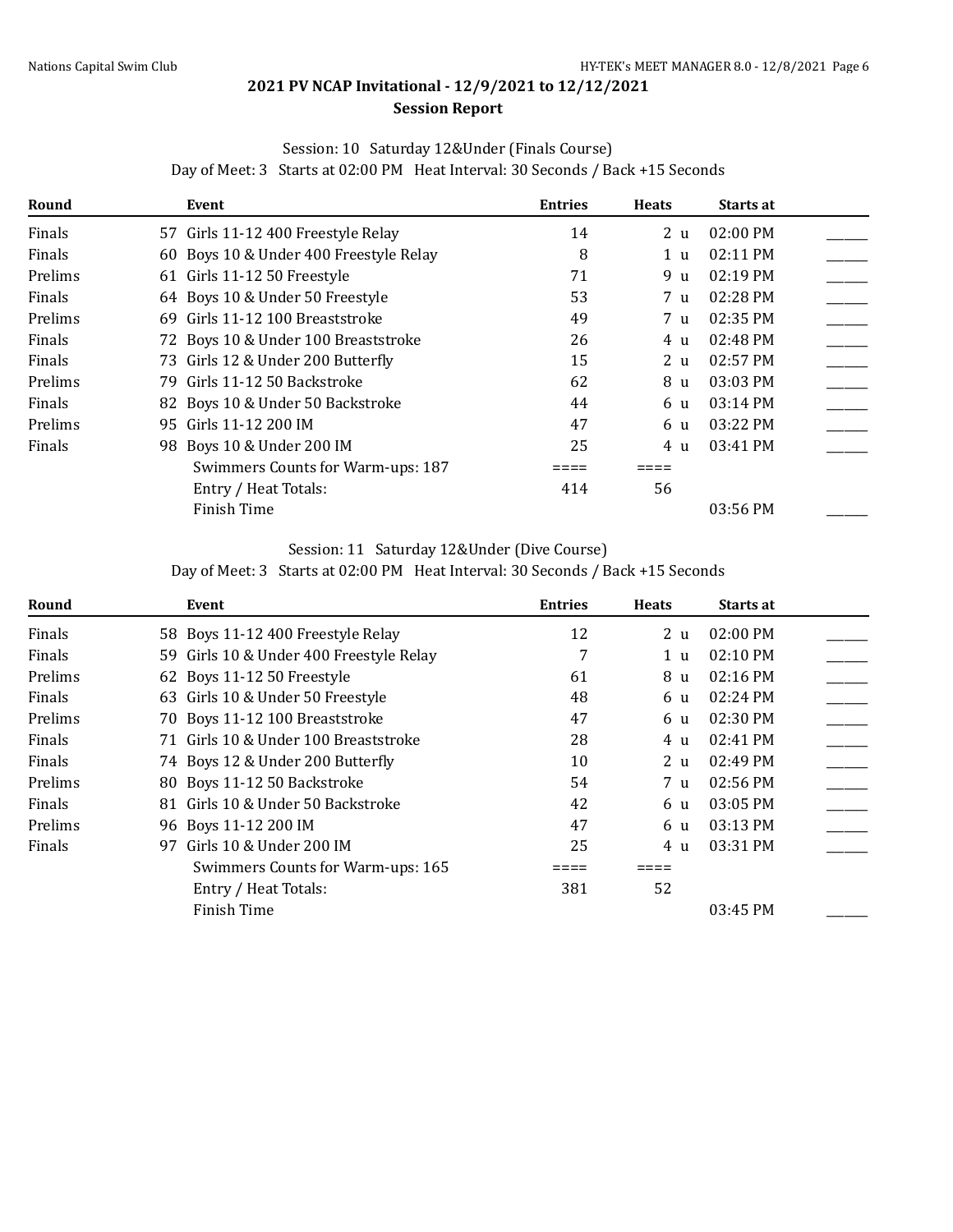#### **Session Report**

#### Session: 12 Saturday Finals

Day of Meet: 3 Starts at 05:45 PM Heat Interval: 60 Seconds / Back +15 Seconds

| Round    | Event                             | <b>Entries</b>  | <b>Heats</b>    | Starts at |  |
|----------|-----------------------------------|-----------------|-----------------|-----------|--|
| Finals   | 53 Women 13-14 200 Butterfly      | 16              | 2 <sub>u</sub>  | 05:45 PM  |  |
| Finals   | 54 Men 13-14 200 Butterfly        | 16              | 2 <sub>u</sub>  | 05:52 PM  |  |
| Finals   | 55 Women 200 Butterfly            | 24              | 3 <sub>u</sub>  | 05:58 PM  |  |
| Finals   | 56 Men 200 Butterfly              | 24              | 3 <sub>u</sub>  | 06:07 PM  |  |
| Finals   | 61 Girls 11-12 50 Freestyle       | 16              | 2 <sub>u</sub>  | 06:16 PM  |  |
| Finals   | 62 Boys 11-12 50 Freestyle        | 16              | 2 <sub>u</sub>  | 06:19 PM  |  |
| Finals   | 65 Women 13-14 50 Freestyle       | 16              | 2 <sub>u</sub>  | 06:22 PM  |  |
| Finals   | 66 Men 13-14 50 Freestyle         | 16              | 2 <sub>u</sub>  | 06:24 PM  |  |
| Finals   | 67 Women 50 Freestyle             | 24              | 3 <sub>u</sub>  | 06:27 PM  |  |
| Finals   | 68 Men 50 Freestyle               | 24              | 3 <sub>u</sub>  | 06:31 PM  |  |
| Finals   | 69 Girls 11-12 100 Breaststroke   | 16              | 2 <sub>u</sub>  | 06:35 PM  |  |
| Finals   | 70 Boys 11-12 100 Breaststroke    | 16              | 2 <sub>u</sub>  | 06:40 PM  |  |
| Finals   | 75 Women 13-14 200 Breaststroke   | 16              | 2 <sub>u</sub>  | 06:44 PM  |  |
| Finals   | 76 Men 13-14 200 Breaststroke     | 16              | 2 <sub>u</sub>  | 06:51 PM  |  |
| Finals   | 77 Women 200 Breaststroke         | 24              | 3 <sub>u</sub>  | 06:58 PM  |  |
| Finals   | 78 Men 200 Breaststroke           | 24              | 3 <sub>u</sub>  | 07:08 PM  |  |
| Finals   | 79 Girls 11-12 50 Backstroke      | 16              | 2 <sub>u</sub>  | 07:17 PM  |  |
| Finals   | 80 Boys 11-12 50 Backstroke       | 16              | 2 <sub>u</sub>  | 07:21 PM  |  |
| Finals   | 83 Women 13-14 100 Backstroke     | 16              | 2 <sub>u</sub>  | 07:24 PM  |  |
| Finals   | 84 Men 13-14 100 Backstroke       | 16              | 2 <sub>u</sub>  | 07:29 PM  |  |
| Finals   | 85 Women 100 Backstroke           | 24              | 3 <sub>u</sub>  | 07:33 PM  |  |
| Finals   | 86 Men 100 Backstroke             | 24              | 3 <sub>u</sub>  | 07:40 PM  |  |
| Finals   | 87 Women 13-14 500 Freestyle      | 8               | 1 <sub>u</sub>  | 07:46 PM  |  |
| Finals   | 88 Men 13-14 500 Freestyle        | 8               | 1 <sub>u</sub>  | 07:52 PM  |  |
| Finals   | 89 Women 500 Freestyle            | 16              | 2 <sub>u</sub>  | 07:58 PM  |  |
| Finals   | 90 Men 500 Freestyle              | 16              | 2 <sub>u</sub>  | 08:10 PM  |  |
| Finals   | 95 Girls 11-12 200 IM             | 16              | 2 <sub>u</sub>  | 08:21 PM  |  |
| Finals   | 96 Boys 11-12 200 IM              | 16              | 2 <sub>u</sub>  | 08:28 PM  |  |
| Finals-1 | 91 Women 13-14 400 Medley Relay   | 8               | 1 <sub>u</sub>  | 08:34 PM  |  |
| Finals-1 | 92 Men 13-14 400 Medley Relay     | 8               | 1 u             | 08:40 PM  |  |
| Finals-1 | 93 Women 400 Medley Relay         | 8               | 1 <sub>u</sub>  | 08:46 PM  |  |
| Finals-1 | 94 Men 400 Medley Relay           | 8               | 1 <sub>u</sub>  | 08:51 PM  |  |
|          | Swimmers Counts for Warm-ups: 395 | $=$ $=$ $=$ $=$ | $=$ $=$ $=$ $=$ |           |  |
|          | Entry / Heat Totals:              | 528             | 66              |           |  |
|          | Finish Time                       |                 |                 | 08:56 PM  |  |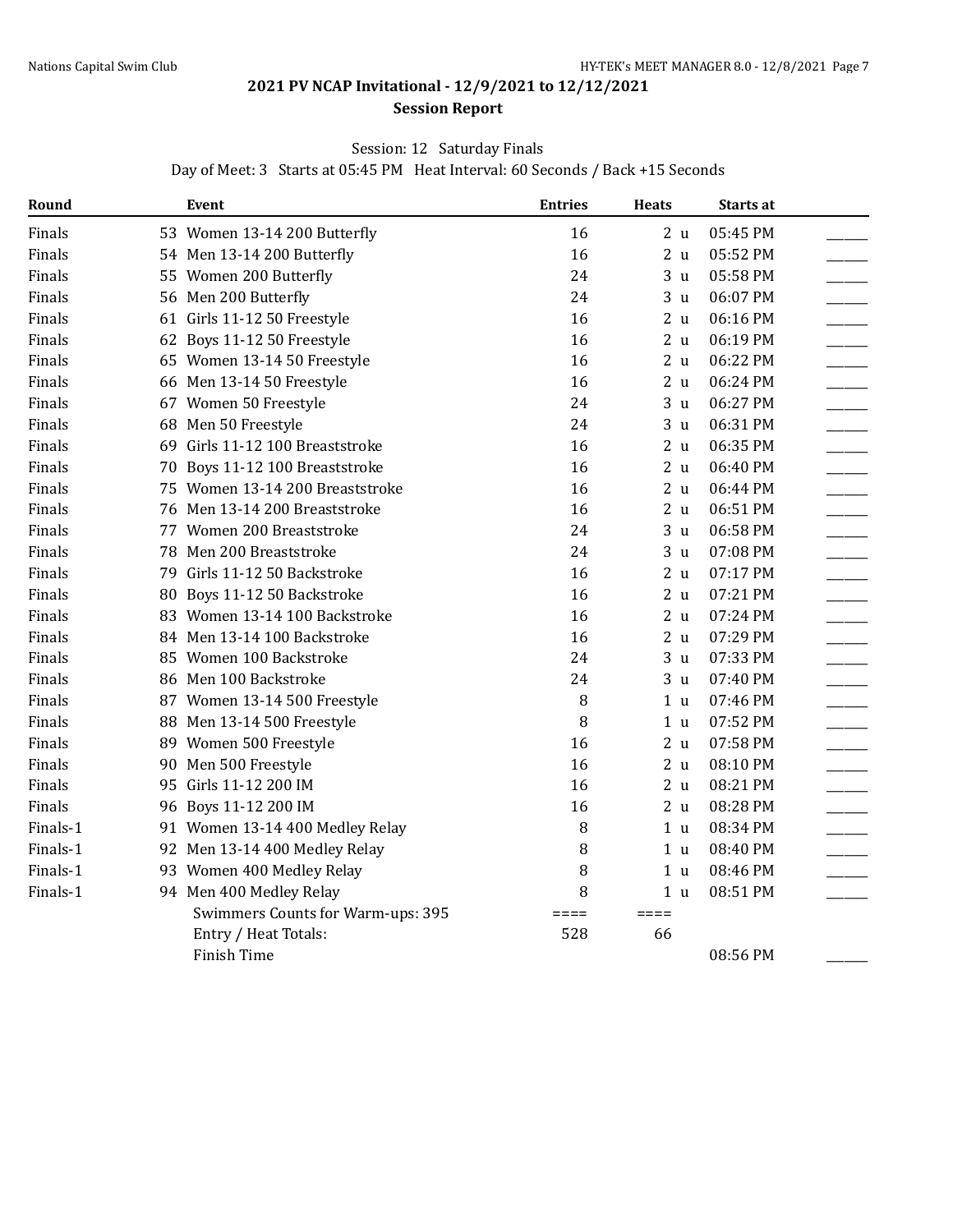#### **Session Report**

#### Session: 13 Sunday 13&Over (Finals Course)

Day of Meet: 4 Starts at 08:40 AM Heat Interval: 30 Seconds / Back +15 Seconds

| Round    | Event                             | <b>Entries</b> | <b>Heats</b>   | Starts at  |  |
|----------|-----------------------------------|----------------|----------------|------------|--|
| Prelims  | 102 Men 13-14 200 Backstroke      | 52             | 7 u            | 08:40 AM   |  |
| Prelims  | 104 Men 200 Backstroke            | 74             | 10u            | $09:01$ AM |  |
| Prelims  | 114 Men 13-14 100 Freestyle       | 69             | 9 u            | 09:28 AM   |  |
| Prelims  | 116 Men 100 Freestyle             | 131            | 17u            | 09:40 AM   |  |
| Prelims  | 122 Men 13-14 200 IM              | 50             | 7 u            | $10:03$ AM |  |
| Prelims  | 124 Men 200 IM                    | 85             | 11 u           | $10:21$ AM |  |
| Finals   | 130 Men 13-14 400 Freestyle Relay | 13             | 2 <sub>u</sub> | $10:49$ AM |  |
| Finals-S | 132 Men 400 Freestyle Relay       | 15             | 2 <sub>u</sub> | $10:57$ AM |  |
| Finals-S | 100 Men 1000 Freestyle            | 38             | 5 <sub>u</sub> | $11:05$ AM |  |
|          | Swimmers Counts for Warm-ups: 314 |                |                |            |  |
|          | Entry / Heat Totals:              | 527            | 70             |            |  |
|          | Finish Time                       |                |                | 11:57 AM   |  |

#### Session: 14 Sunday 13&Over (Dive Course)

Day of Meet: 4 Starts at 08:40 AM Heat Interval: 30 Seconds / Back +15 Seconds

| Round    | Event                               | <b>Entries</b> | <b>Heats</b>   | <b>Starts at</b>   |  |
|----------|-------------------------------------|----------------|----------------|--------------------|--|
| Prelims  | 101 Women 13-14 200 Backstroke      | 37             | 5 <sub>u</sub> | 08:40 AM           |  |
| Prelims  | 103 Women 200 Backstroke            | 93             | 12u            | 08:56 AM           |  |
| Prelims  | 113 Women 13-14 100 Freestyle       | 68             | 9 u            | 09:30 AM           |  |
| Prelims  | 115 Women 100 Freestyle             | 95             | 12u            | 09:43 AM           |  |
| Prelims  | 121 Women 13-14 200 IM              | 50             | 7 u            | $10:00$ AM         |  |
| Prelims  | 123 Women 200 IM                    | 90             | 12u            | $10:20$ AM         |  |
| Finals   | 129 Women 13-14 400 Freestyle Relay | 13             | 2 u            | $10:52 \text{ AM}$ |  |
| Finals-S | 131 Women 400 Freestyle Relay       | 14             | 2 u            | $11:00$ AM         |  |
| Finals-S | 99 Women 1000 Freestyle             | 38             | 5 <sub>u</sub> | $11:09$ AM         |  |
|          | Swimmers Counts for Warm-ups: 282   |                |                |                    |  |
|          | Entry / Heat Totals:                | 498            | 66             |                    |  |
|          | Finish Time                         |                |                | 12:04 PM           |  |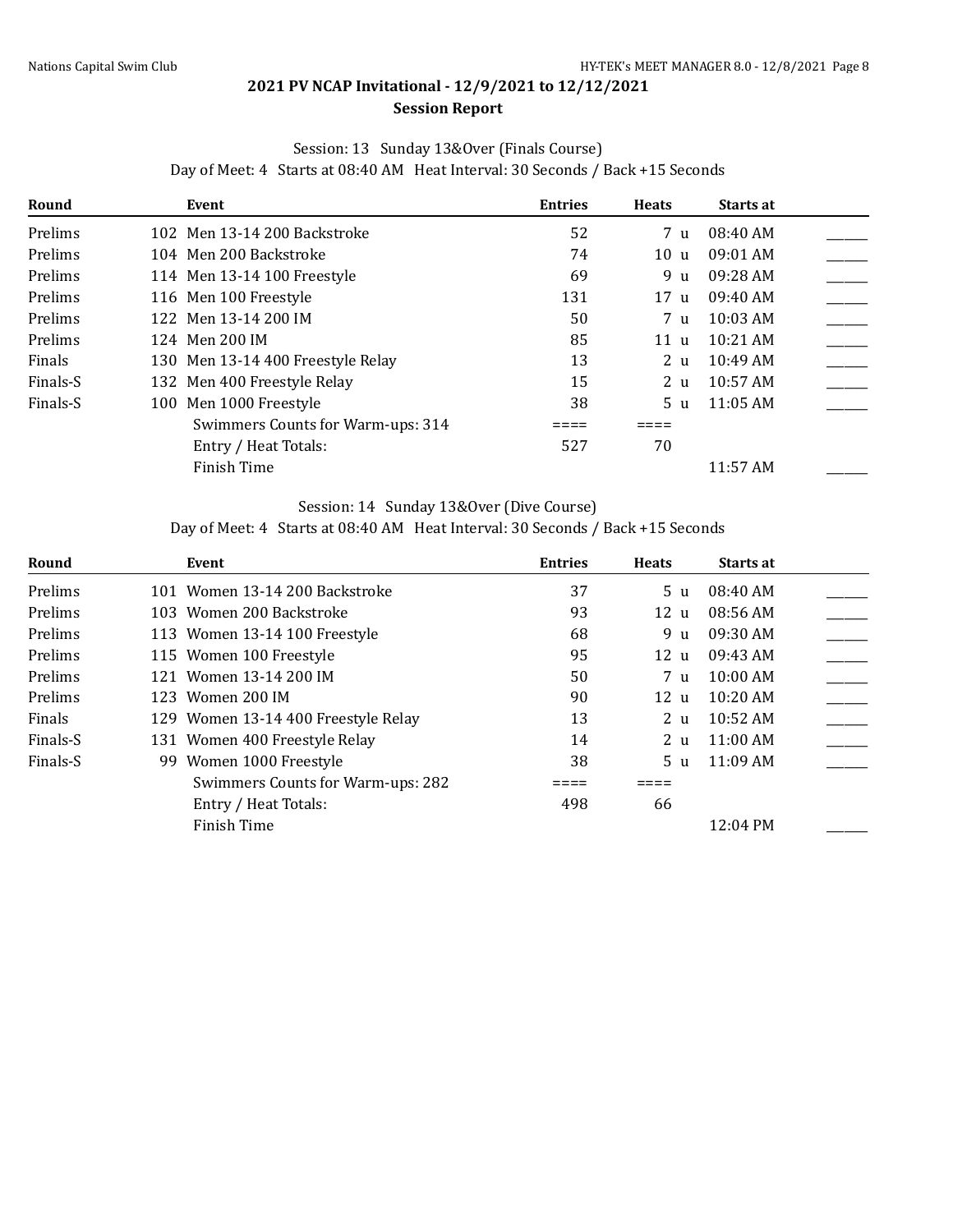# Session: 15 Sunday 12&Under (Finals Course)

| Round   | Event                                 | <b>Entries</b> | <b>Heats</b>   | <b>Starts at</b> |  |
|---------|---------------------------------------|----------------|----------------|------------------|--|
| Finals  | 106 Boys 11-12 200 Medley Relay       | 11             | 2 <sub>u</sub> | $02:00$ PM       |  |
| Finals  | 107 Girls 10 & Under 200 Medley Relay | 5              | 1 u            | $02:06$ PM       |  |
| Prelims | 110 Boys 11-12 100 Butterfly          | 46             | 6 u            | $02:09$ PM       |  |
| Finals  | 111 Girls 10 & Under 100 Butterfly    | 35             | 5 u            | $02:19$ PM       |  |
| Prelims | 118 Boys 11-12 200 Freestyle          | 50             | 7 u            | $02:29$ PM       |  |
| Finals  | 119 Girls 10 & Under 200 Freestyle    | 21             | 3 u            | $02:49$ PM       |  |
| Prelims | 126 Boys 11-12 100 IM                 | 63             | 8 u            | $02:58$ PM       |  |
| Finals  | 127 Girls 10 & Under 100 IM           | 38             | 5 u            | $03:12$ PM       |  |
|         | Swimmers Counts for Warm-ups: 139     |                |                |                  |  |
|         | Entry / Heat Totals:                  | 269            | 37             |                  |  |
|         | Finish Time                           |                |                | $03:21$ PM       |  |

#### Session: 16 Sunday 12&Under (Dive Course)

Day of Meet: 4 Starts at 02:00 PM Heat Interval: 30 Seconds / Back +15 Seconds

| Round   | Event                                | <b>Entries</b> | <b>Heats</b>   | Starts at          |  |
|---------|--------------------------------------|----------------|----------------|--------------------|--|
| Finals  | 105 Girls 11-12 200 Medley Relay     | 13             | 2 <sub>u</sub> | 02:00 PM           |  |
| Finals  | 108 Boys 10 & Under 200 Medley Relay | 8              | 1 u            | $02:06$ PM         |  |
| Prelims | 109 Girls 11-12 100 Butterfly        | 50             | 7 u            | $02:09$ PM         |  |
| Finals  | 112 Boys 10 & Under 100 Butterfly    | 30             | 4 u            | 02:21 PM           |  |
| Prelims | 117 Girls 11-12 200 Freestyle        | 34             | 5 <sub>u</sub> | $02:29$ PM         |  |
| Finals  | 120 Boys 10 & Under 200 Freestyle    | 24             | 3 <sub>u</sub> | $02:43 \text{ PM}$ |  |
| Prelims | 125 Girls 11-12 100 IM               | 63             | 8 u            | 02:52 PM           |  |
| Finals  | 128 Boys 10 & Under 100 IM           | 36             | 5 <sub>u</sub> | $03:06$ PM         |  |
|         | Swimmers Counts for Warm-ups: 141    |                |                |                    |  |
|         | Entry / Heat Totals:                 | 258            | 35             |                    |  |
|         | Finish Time                          |                |                | 03:16 PM           |  |